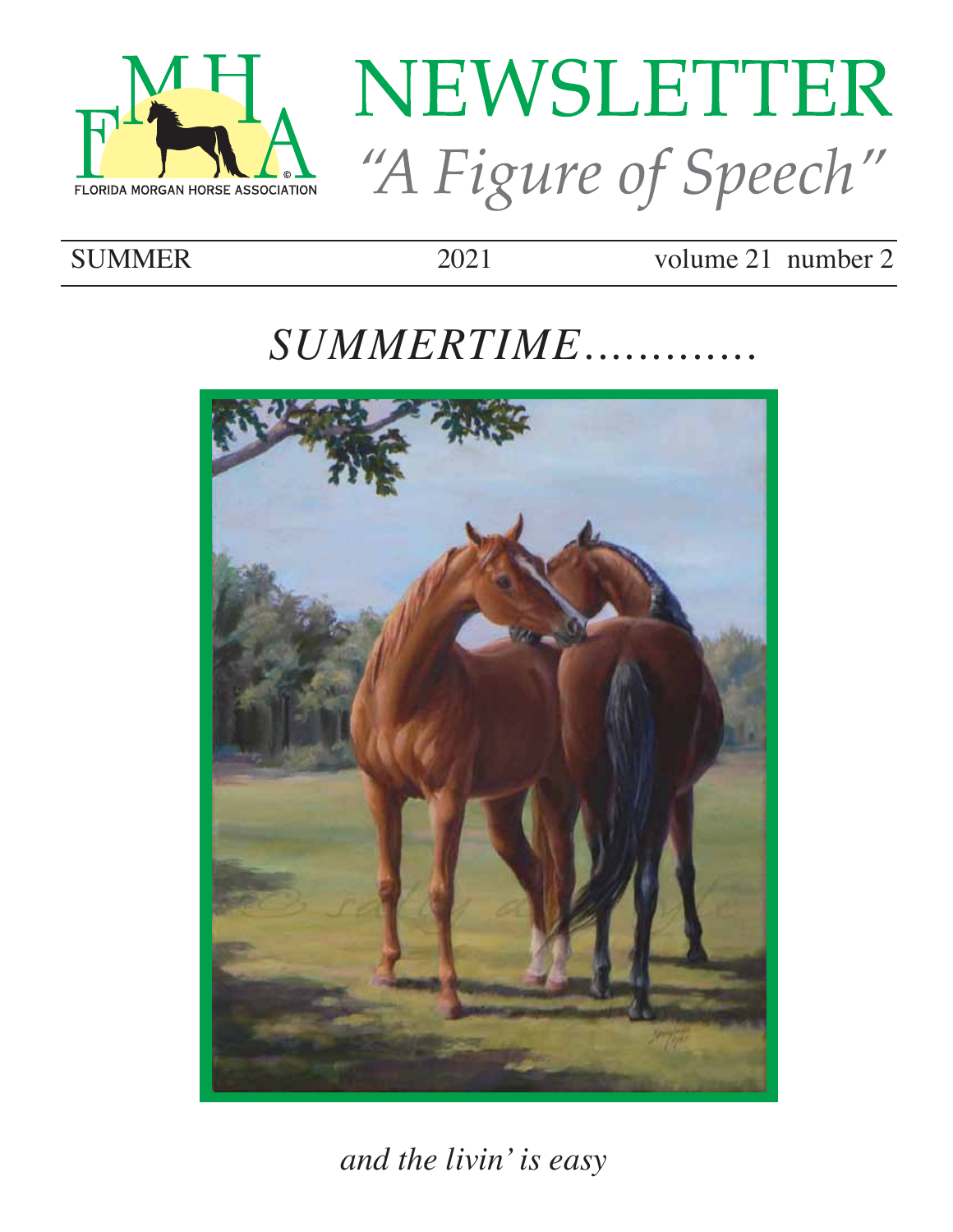### FLORIDA MORGAN HORSE ASSOCIATION

*President* Martha Stein .............813-818-4547 mgs4547@gmail.com

*Vice President*  Karen Gardner...............716-696-0869 clearmeadowstables@hotmail.com

*Secretary* Jeanette Singleton......813-768-8089 singletonjeanette@gmail.com

*Treasurer* Jeanette Singleton......813-768-8089 singletonjeanette@gmail.com

FMHA WEB SITE: www.fmha.net

| *Tom Johnson772-812-9729           |
|------------------------------------|
| tomj772@aol.com                    |
| *Sally Ann Lyle352-401-0252        |
| sal4art@embarqmail.com             |
| *Diane Tanguay 813-949-7509        |
| dsstella@aol.com                   |
| *Margaret McKnight352-339-2824     |
| mmkarrh@gmail.com                  |
| *Deb Ferrell678-617-9276           |
| djferrell@hotmail.com              |
| *Rebecca Watters                   |
| rwatters $216@$ gmail.com          |
| Valerie Seimer813-926-1978         |
| geoval2@verizon.net                |
| Glenn Winograd813-852-2171         |
| ahorseor2@msn.com                  |
| Alicia Davis352-472-6727           |
| aliciaraindropfarm@gmail.com       |
| Janice Scotto813-409-5272          |
| whisperingoaksequestrian@gmail.com |
| *-term ends 2021                   |

#### OFFICERS DIRECTORS DIRECTORS CHAIRMEN & COORDINATORS

*Citrus Cup Chair* Alicia Davis...............352-472-6727 raindropfarm@aol.com

*High Point Coordinator* Rebecca Watters... rwatters216@gmail.com

*Newsletter Editor* Sally Ann Lyle............352-401-0252 artist@sallylyle.com

*Summer's End Show Chair* Glenn Winograd.........813-852-2171 ahorseor2@msn.com

*Web Site Coordinator* Tami Johnson.............314-750-1397 tami@masterworks.net

*Tropical Trotters* Andrea Welpton..........941-504-2826 quieara05@gmail.com

#### **Newsletter Issue mailed: 15st of the month March, June, August, December**

Ads/Copy must be recieved **10** days **before** issue mailing. Send copy and payment to Newsletter editor. Make checks payable to FMHA NEWSLETTER ADVERTISING RATES

Business Card ad ( 1 year)...............\$35 Full page, per issue...............................\$50 Half Page, per issue.........\$35<br>Classified..........FMHA member - free non-member, per word/per issue.....\$0.20 non-member, per word/per issue.....\$0.20

#### FMHA MEMBERSHIP APPLICATION (All memberships are valid from January 1 to December 31 of current year)

|                                                                             | children AMHA?        |  |                                                                            |  |
|-----------------------------------------------------------------------------|-----------------------|--|----------------------------------------------------------------------------|--|
|                                                                             |                       |  |                                                                            |  |
|                                                                             |                       |  |                                                                            |  |
|                                                                             |                       |  |                                                                            |  |
|                                                                             |                       |  |                                                                            |  |
|                                                                             |                       |  |                                                                            |  |
| $\Box$ Individual - \$25                                                    | Family or Farm - \$35 |  | checks payable to FMHA<br>Mail to: Jeanette Singleton<br>4208 W Corona Ave |  |
| Once received, your name will be listed on the website as a current member. |                       |  | Tampa, FL 33629                                                            |  |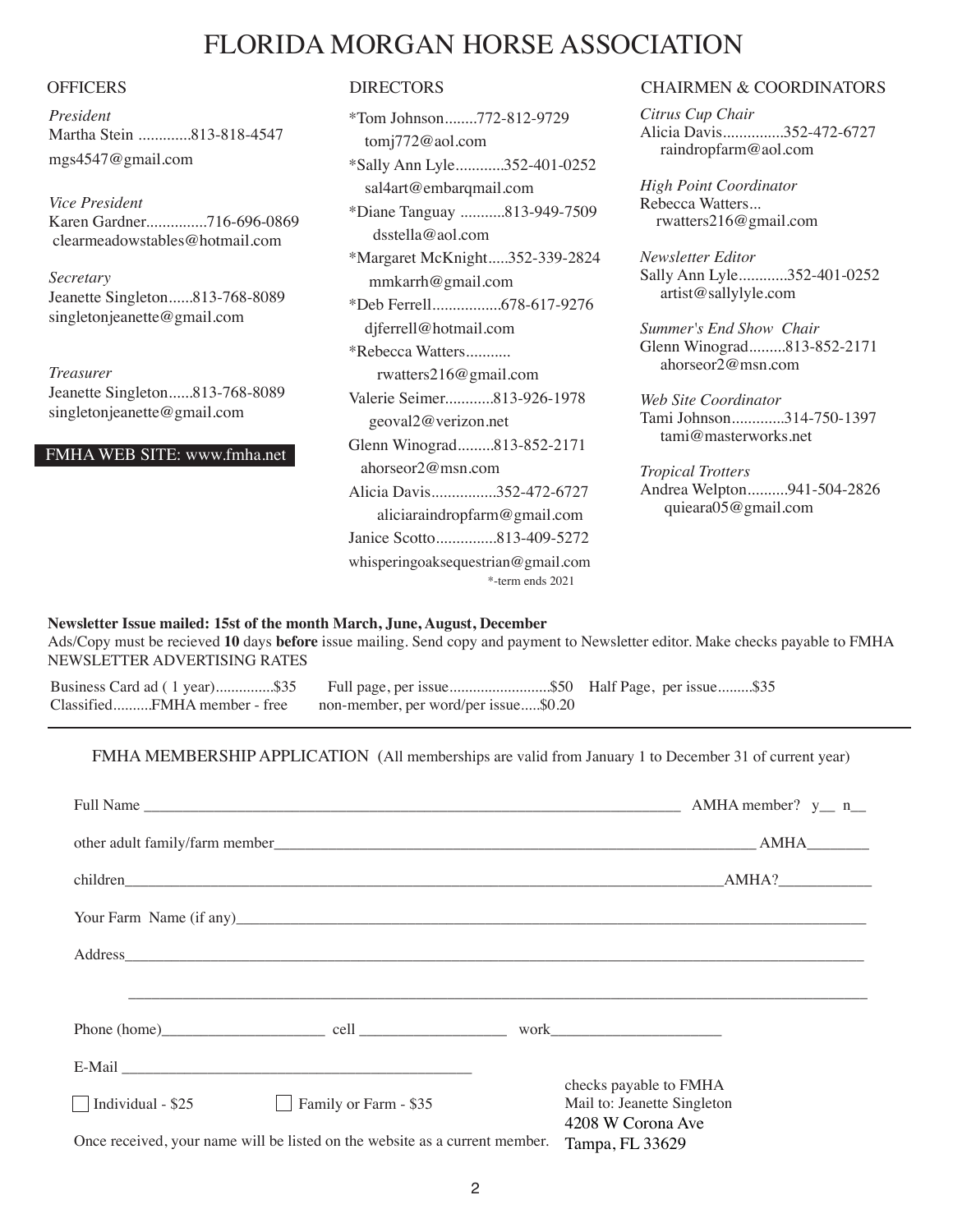#### THE SHOW SCENE

The second half of our show season is heating up along with our summer weather.With Citrus Cup, Dixie Cup and Summer Fun in the books, we have some exciting shows to look forward to.

SYH Extravaganza is scheduled for August 13-15 at the World Equestrian Center in Ocala with a full slate of Morgan classes. Karen Gardener is organizing a shrimp boil/cocktail hour get together for all exhibitors as a way to promote our breed and club. The prize list is available online.

A month later our Summer's End show will be going on at the Livestock Pavilion in Ocala. Dates are September 9-12. The class list has been changed significantly from past years so be sure to check out the revised prize list. It should be available online very soon.

Of course, we can't forget the Morgan Grand National taking place in Oklahoma October 9-16.

Looking forward to 2022, the plans for Citrus Cup '22 are well underway. The committee met last month and officials have been contacted. With continuing improvements to the Alachua Equestrian Center, it promises to be another great show.

The following is an update on plans for Citrus Cup '22: The show netted a profit of \$19,700.85 which included all sponsors, income from the show (stall fees entries etc) and the \$722.16 Regional money received from AMHA. Citrus Cup will continue to be a USEF rated and Regional as in 2021. Fees will be raised slightly to keep up with other rising costs.

No change in sponsorship amounts

We will no longer print a program. Sponsors will be listed on a sponsor's "booklet" to be handed out at the show and a banner will be displayed with all the sponsors names. A list of horses entered with their back numbers will be printed for exhibitors. There will be a closing date, so we have time to get it printed.

An attempt will be made to set up a text to exhibitors for each session which will include schedule and class count.

Schedule basically the same with the addition of 2 classes Dressage Suitability and Sport horse under saddle. We discussed that the Wed afternoon session would be extended to include over fences classes. After thinking about the facility -this WILL NOT work. The best scheduling would be to move the Cones classes to Wed morning and put the jumping on Friday morning – so they would have back-to-back days.

Open Western Pleasure Championship will be moved to Friday night and Amateur to Saturday night.

Awards: Qualifying classes will receive glasses with Citrus Cup logo imprinted in green.

Challenge trophies: The following will be retired this year Windy Pond, Alderman, Western Southern Life, UVM Windfall, Justin Morgan, Richard Goode. They need repair or have not been supported. New trophies will be limited to 5 years. Anyone wishing to donate a new trophy will agree to pay\$500 up front for the 5 year sponsorship of the trophy.

Hospitality:. Progressive party on Friday Janice Scotto will head that up. Welcome baskets and daily treats as in 2021 including the Sat pizza for all the barns. Judges: Bonnie Sogoloff will be the main judge, Dressage judge isHeather Stalker. A hunter judge will be hired for the NON-Morgan over fences classes. Center ring- we will purchase a new center ring set up made of vinyl which will be used for both shows.

#### FROM AMHA

The following positions will be included on 2022 election ballot distributed to AMHA members in good standing as of December 31, 2021.

One regional director for each Eastern, Central, and Western Regions. At the 2021 Annual Meeting, one director from each of the Regions shall be elected to a three-year term. For a person's name to be placed on the official ballot, that person must go through a nomination process, which consists of:

• Candidate must be an AMHA member in good standing possessing an individual or life membership;

• Residency within the region for which they are running;

 (EASTERN Region: Alabama, Connecticut, Delaware, Florida, Georgia, Kentucky, Maine, Maryland, Massachusetts, Mississippi, New Hampshire, New Jersey, New York, North Carolina, Pennsylvania, Rhode Island, South Carolina, Tennessee, Vermont, Virginia, West Virginia, South America, Europe, Africa)S

• Obtaining official nomination petitions from AMHA's headquarters and securing a minimum of 15 qualified voting members signatures of the region;

• Filing the nomination petitions, with appropriate number of qualified signatures, with AMHA office by October 1, 2020;

• Valid signatures on nomination petitions are AMHA members in good standing and 18 years of age or older; • Each candidate must sign each nomination petition to show acceptance of nomination.

AMHA encourages all members to consider getting involved in the governance process of the Association. If you think you might be interested, please obtain a set of nomination/election guidelines/materials from AMHA by contacting AMHA Executive Director at

a execdir@morganhorse.com or calling (802) 985-4944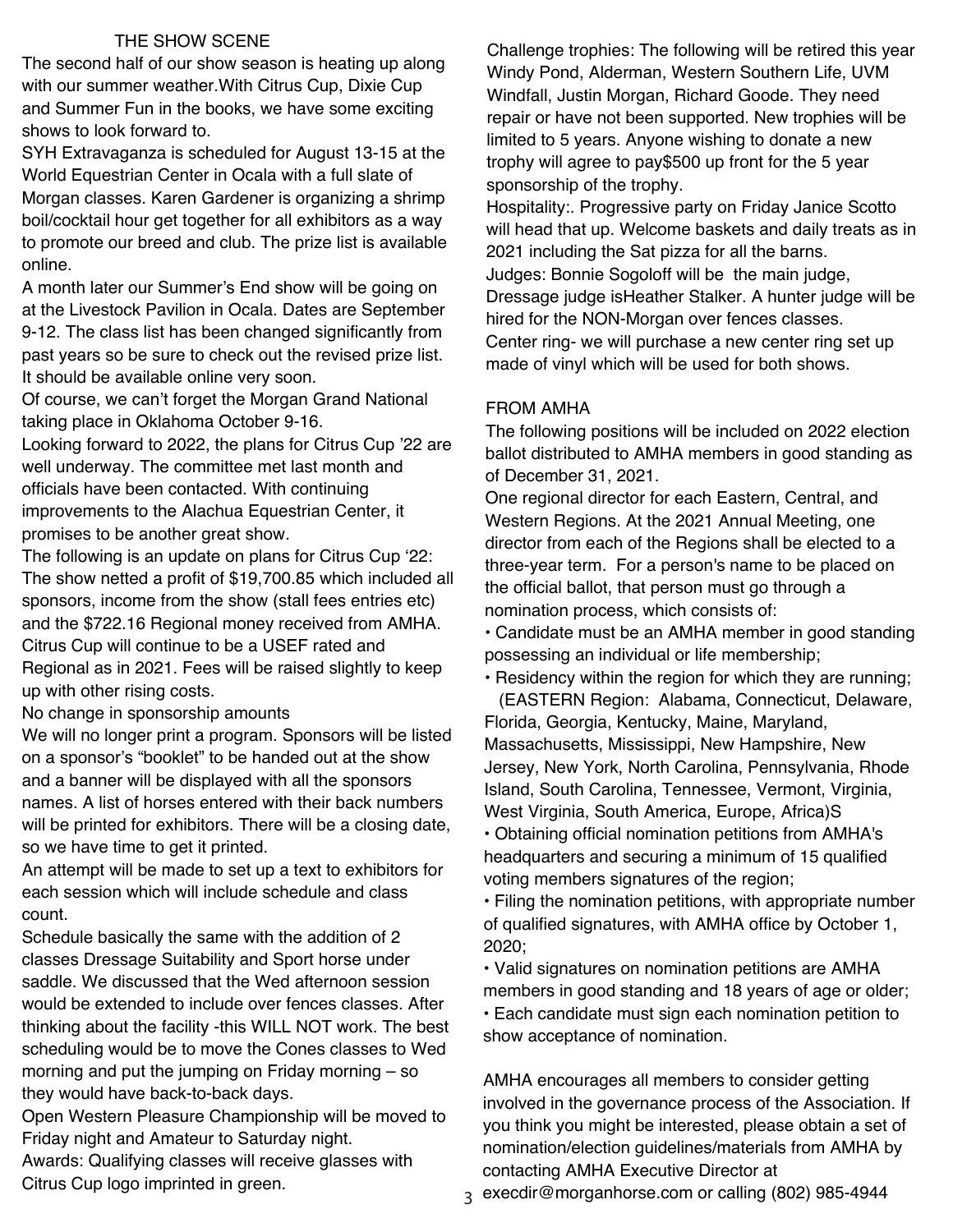#### REMEMBERING ELEANOR BURNS -*Alicia Davis*



My mother, Eleanor Jean Burns, passed away peacefully on July 6th at Harbor Chase of Gainesville. She was the daughter of Paul J & Julia Bartovich Walters, born on March 24, 1926, in York Run Pennsylvania. She earned a Bachelor of Science in Education from State Teacher's College, California, Pennsylvania, and attended Nova University, Davie, Florida for Masters of Curriculum and Instruction. She

began her teaching career in McKeesport, PA and continued in Fort Lauderdale as Primary Specialist until retiring in 1987 and moving to Gainesville. She was a volunteer at Hidden Oak Elem and Kimball Wiles Elementary – where she was Volunteer of the Year. Mom spent her summer's traveling the United States (all 50 states) and the World. Her favorite countries were Greece, England, and Australia. She experienced several interesting adventures such as being in China during protests at Tian An Men Square, she was on a TWA airplane when the engine literally fell off before takeoff, and in Morocco armed machine gun carrying men boarded the bus to confiscate cameras. Mom loved to play the slot machines and usual won! During her travels she frequented casinos across the US and even found one Australia. She enjoyed Florida Gator football, Saturdays were spent tailgating, attending home games and the National Championships.

Mom traveled with me to horseshows across the country. She enjoyed her "Morgan Family" of friends. One year at Oklahoma she and Dr Gilman were talking and when the conversation ended Mom had purchased a broodmare for me. I didn't know that she had until we got back to Gainesville and Dr Gilman asked if I was coming for the mare or was he to bring her up! That was a pretty good deal as this mare was the grand dam of my World Champion Touch Of Minx and later Reserve World Champion Raindrop's Chisum.

Many of you may remember her as the Citrus Cup ribbon lady. For 20 years she made sure that center ring was set up with decorations, ribbons, and food for the officials. She enjoyed the show and wanted to be sure everyone else did too.

A Funeral Mass will be held at Queen Of Peace Catholic Church 10900 S W 24th Ave, Gainesville, Fl on Friday, July 23, at 11 AM . There is also a memorial page on www.forestmeadowsfh.com

#### CITRUS CUP RIDES AGAIN!

After a year's delay our Citrus Cup Regional was back up and running. in 2021. The extensive improvements in the facility done over the last year made it that much nicer to be back.The newly paved aisleways and stall mats were enjoyed by horses and exhibitors alike. And with the new lighting in the arena no more "spooky corners" to deal with.

Although Covid restrictions meant no parties this year, instead our intrepid show Chairman Alicia Davis, made daily rounds making "home" deliveries of goodies to each barn.

Thanks to everyone who worked to make the show a success and a huge congratulations to all the ribbon winners!



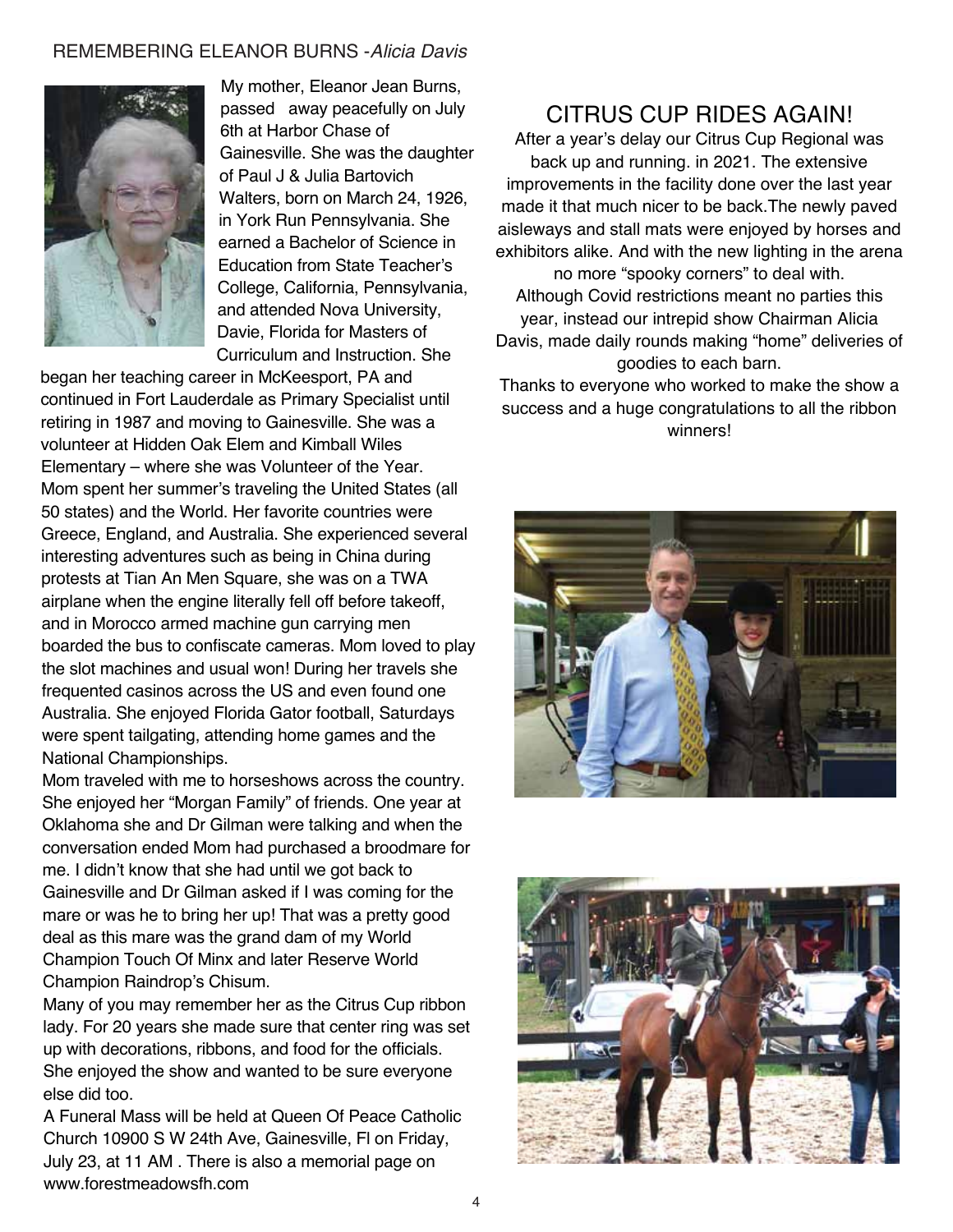*MORE SMILES AT CITRUS CUP*









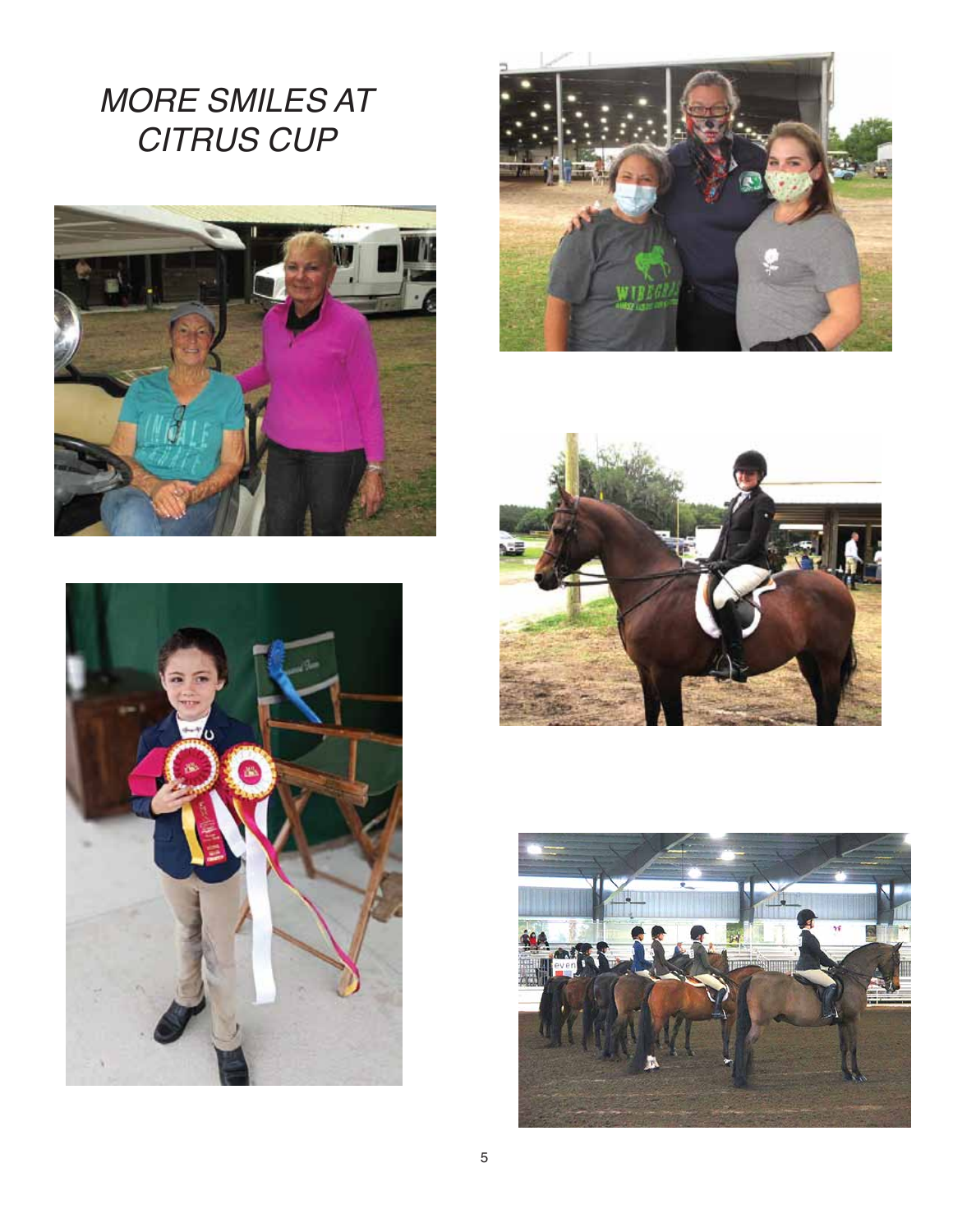#### CARING FOR A SENIOR HORSE

Well managed older equine athletes maintain their performance level through careful management of some of these inevitable physiological changes that occur with age, such as:

– Change in training practices to influence insulin response

- Adjust exercise to suit change in muscle
- Feed damp feeds to limit dust
- Avoid high intensity exercise
- Avoid work in hot/humid conditions
- Increase electrolyte supplementation

Many of these changes have formed the basis of formulations specifically targeted to still active aged horses in the number of "Senior" diets. The common features of these diets can be summarized as follows; – Diets catering to horses less likely to be involved in

prolonged aerobic exercise characterized by perhaps lower oil content, higher levels of digestible fiber and increased employment of processing to ensure maximization of starch digestibility in any grain sources. – Increased energy density to cater to those individuals suffering from reduced bodyweight. The energy source employed will be dependent on the existence of any underlying metabolic disorders.

– Fiber sources are more digestible and less lignified for older horses – especially those suffering from compromised dentition.

– Feeds are low dust and ideally fed dampened to reduce the challenge to individuals with reduced lung capacity.

– Excessive calcium intake avoided since aged horses have reduced phosphorus digestibility.

– Increased electrolyte supplementation compared to younger horses during periods of work.

– Increased addition rates for antioxidants such as Vitamin C and E.

As with any horse, the diet must also be designed to cater to desired body condition score and level of work but consideration of the particular physiological changes brought with age is crucial in formulation of a diet that will prolong the active years of an aged horse.

#### KNOWING WHICH PLANTS ARE DANGEROUS

It can be a challenge to create pretty landscape around your house and farm without inadvertently including plants that could be a danger to your horses. For example, most butterfly garden plants can be toxic including milkweed, lantana, cassia, and crotalaria. Even if they are not in an area near horses, their seeds can spread and new plants could appear in or near pastures. Other decorative plants to be avoided are morning glory, branching ivy, foxglove,hydrangea, atamasco and rain or zephyr lilies.

Landscaping plants such as yews, sago palm, coonti, privet, oleander, crotons and philodendron can also be poisonous to horses. Of these, yew and oleander made the top 10 danger list in a recent Equus Magazine article and the sago palm (especially the seeds) are toxic to all animals - including humans.

It may be time to make a quick survey of your property to see if there are any plants you might want to replace.

| <b>HORSE AGE</b> | EQUIVALENT HUMAN AGE | <b>HUMAN EQUIVALENT</b>                      |
|------------------|----------------------|----------------------------------------------|
| 0 newborn        | 2 years              |                                              |
| 1 year           | 8 years              | 1st horse year = 6 human years               |
| 2 years          | 13 years             | 2nd horse year = 5 human years               |
| 3 years          | 17 years             | 3rd horse year = 4 human years               |
| 4 years          | 20 years             | 4th horse year = 3 human years               |
| 5 to 24 years    | $21-70$ years        | after 4th, each horse year = 2.5 human years |